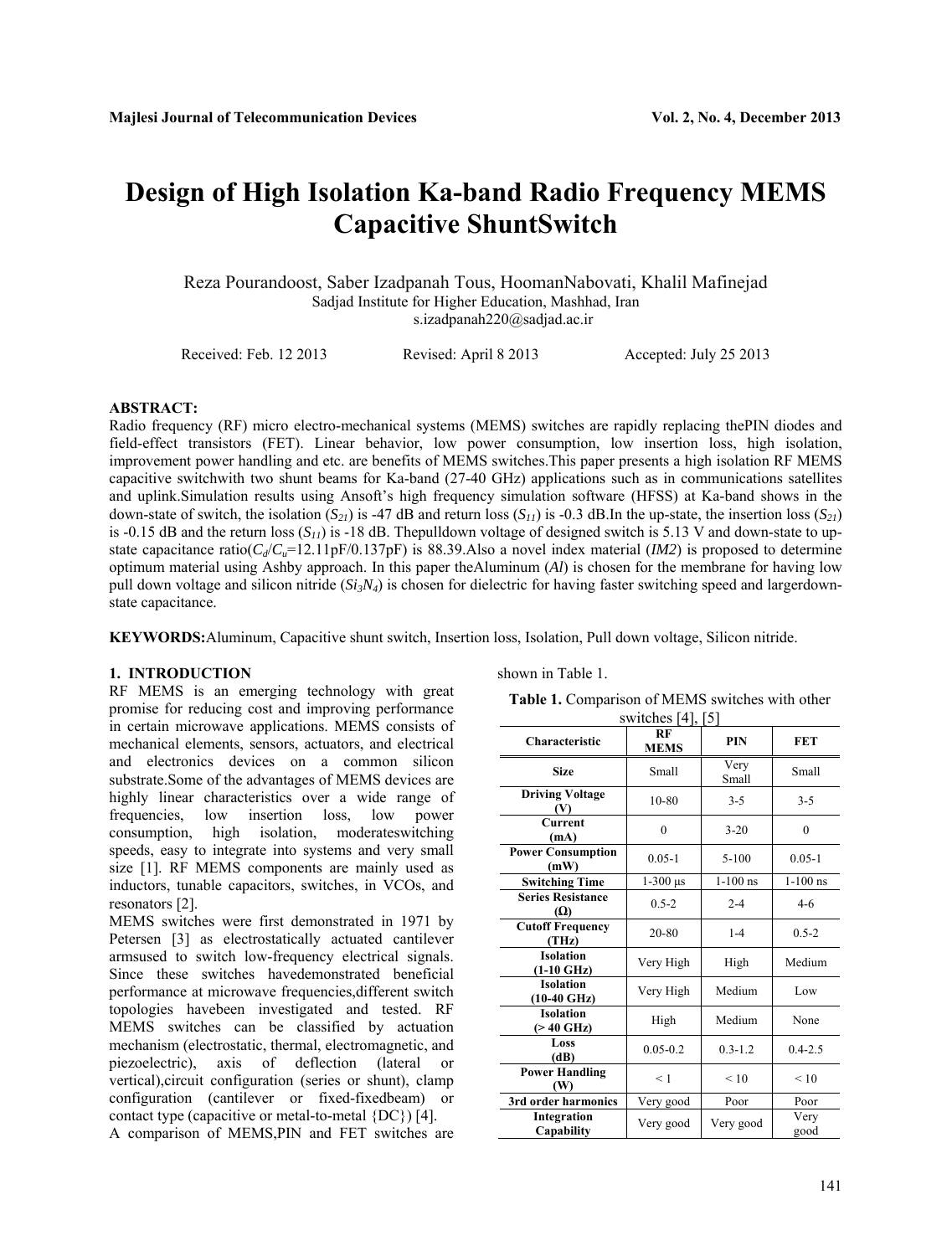The main application areas of MEMS switches are, signal routing in transceivers applications, phase shifters in phase array antenna, impedance matching networks, wide band tuning networks, reconfigurable antennas, filters, programmable attenuators and SPNT networks [6].

RF MEMS switches have beenpresented by Rebeiz and Muldavin [7-9], Yao [10], de Los Santos [11], Brown [12] and other authors in the last fewyears[13-16].

The organization of the paper is as follows. RF MEMS capacitive shunt switch is discussed in Section 2.Ashbyapproach for material selection is explained in Section 3.In Section 4, high isolation RF MEMS capacitive shunt switch for Ka-band application is proposed. Simulation results are provided in Section 5 and finally the conclusion is given.

#### **2. RF MEMS CAPACITIVE SHUNT SWITCH**

A shunt capacitive MEMS switch consists of a thin metal membrane "bridge"suspended over the center conductor of a CPW (CoplanarWaveguide) and fixed at both ends tothe ground conductors of the CPW line. A dielectric layer is used to DC isolate the switchfrom the CPW center conductor. When the switch is up (off), the switch presents a small shunt capacitanceto ground. Also when the switch is down (on), the shunt capacitance increases. The schematic of typical shunt capacitive switch in up-state and equivalent-circuit model are shown in Fig. 1 [8].



**Fig. 1**. (a) Cross section of a MEMs membrane switch in the up-state [17], (b) equivalent-circuit model [8]

When a DC-bias voltageis applied between the twoconductors, charges are induced on the metal which tends to attract the two electrodes.Above a certain threshold voltage, the force of attraction is sufficient to overcomemechanical stresses in the material, and the membrane snaps down to the downposition shown in

Fig. 2 [17].



**Fig. 2.** Shunt capacitive switchin down-state [17]

## **2.1. Pulldown voltage**

The MEMS bridge becomes unstable at  $2g<sub>0</sub> / 3$ , where  $g<sub>a</sub>$  is the zero-bias height. The voltage at this instability occurs in the pull down voltage and is given by [8]:

$$
V_p = \sqrt{\frac{8k}{27\epsilon_0 W w} g_o^3}
$$
 (1)

Where *k* is the effective spring constant of the membrane,*W* is the CPW center conductor width, *w* is the membrane width and  $\varepsilon$  is the permittivity of free space. The effective springconstant of the membrane is given by [8]:

$$
k = \frac{32Et^3w}{L^3} + \frac{8\sigma(1-v)t^2}{L}
$$
 (2)

Where *E* is Young's modulus of the membrane material, *t*is the membrane thickness, *L* is the membrane length,  $\sigma$  is the residual tensile stress in the membrane, and  $\upsilon$  is Poison's ratio for the membrane material.

#### **2.2. Hold down voltage**

The voltage required to keep the membrane in the down-state is given by [18]:

$$
V_h = \sqrt{\frac{2k g_0}{\varepsilon_0 W w} \left(\frac{t_d}{\varepsilon_r}\right)^2}
$$
 (3)

Where  $t_d$  is the dielectric thicknessand  $\varepsilon_r$  is the relative permittivity (dielectric constant) of dielectric.

# **2.3. Switching time**

The switching time is calculated by [19]:

$$
t_s = 3.67 \frac{V_p}{\omega_0 V_s} \tag{4}
$$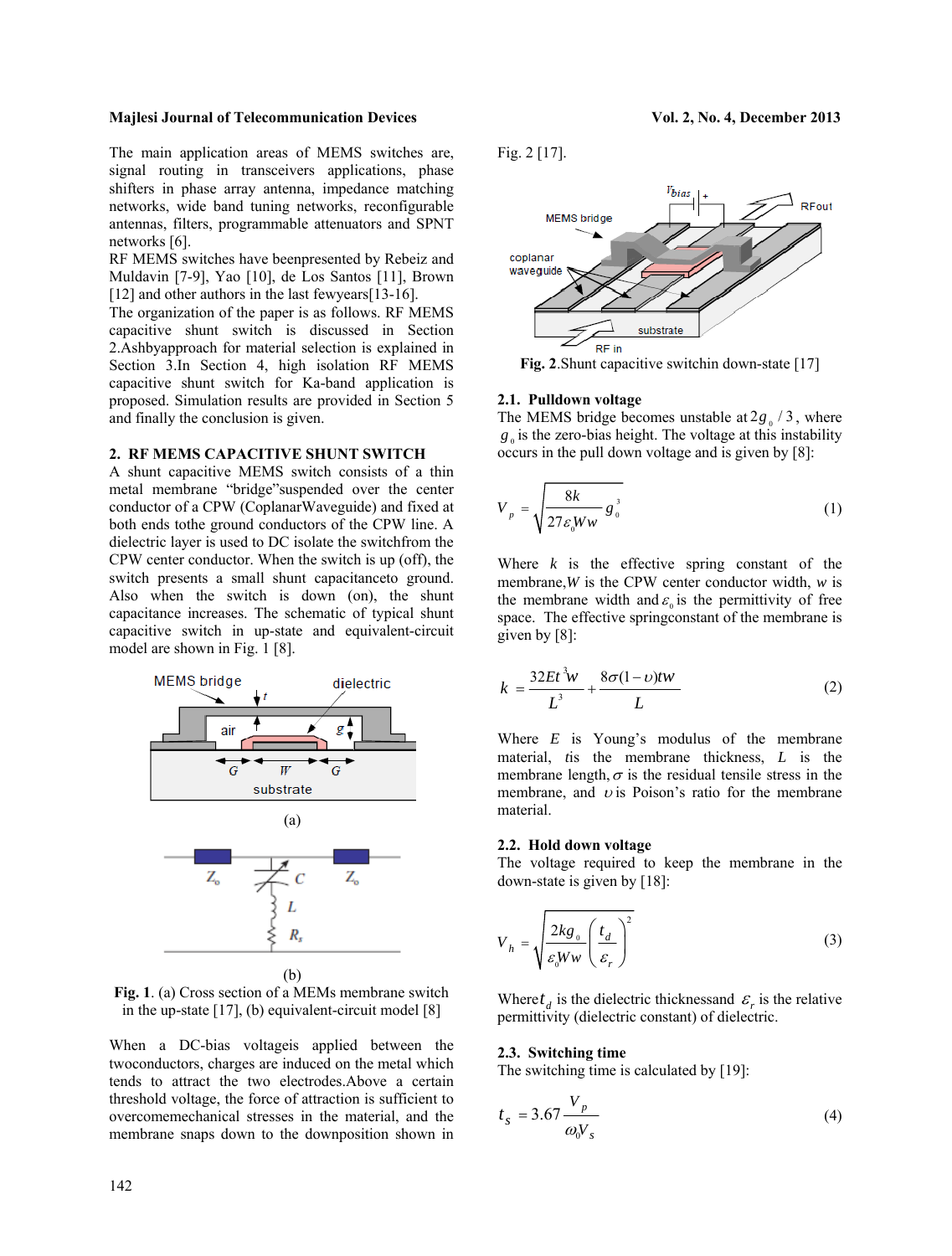Where  $\omega_0 = \sqrt{k/m}$  is the mechanical resonant frequency of the bridge (*m*is the mass of the bridge),  $V_s$  is the source (applied) voltage. The applied voltage is 2-3  $V_p$  for high speed switch [19].

#### **2.4. Equivalent-circuit model**

The RF capacitive switch can be modeled by two short sections of transmission line with characteristic impedance,  $Z_0$ , and a lumped series resistor–inductor– capacitor model of the bridge, as shown in Fig. 1 (b). The membrane of the switch is demonstrated mainly by the bridge resistance  $R_s$ , bridge inductance *L* and variable bridge capacitance *C*. The variable bridge capacitance changes according to the position of the switch. The impedance of the bridge is given by [8]:

$$
Z = R_s + j(2\pi f_0 L - \frac{1}{2\pi f_0 C})
$$
\n(5)

Where  $C=C_d$  or  $C_u$  and  $2\pi f_0 = \omega$ . The *LC* series resonant frequency of the switch is [8]:

$$
f_0 = \frac{1}{2\pi\sqrt{LC}}\tag{6}
$$

The impedance of the shunt switch can be approximated by [8]:

$$
Z = \begin{cases} 1/2\pi f_0 C, & \text{for } f \ll f_0 \\ R_s, & \text{for } f = f_0 \\ 2\pi f_0 L, & \text{for } f \gg f_0 \end{cases}
$$
 (7)

#### **2.5. Capacitive ratio**

The parallel plate capacitance of the MEMS shunt switchis [8]:

$$
C_{PP} = \frac{\varepsilon_{0}A}{g_{0} + \frac{t_{d}}{\varepsilon_{r}}}
$$
\n(8)

The down-state/up-state capacitance ratio is:

$$
C_{ratio} = \frac{C_d}{C_u} = \frac{\frac{\varepsilon_0 \varepsilon_r A}{t_d}}{\left(\frac{\varepsilon_0 A}{g_0 + t_d / \varepsilon_r}\right) + C_f}
$$
(9)

Where  $C_f$  is the fringing field capacitance of MEMS switches  $(C_f \approx 0.3 - 0.4 \, C_{pp})$  and  $A = w^*W$ .

#### **2.6. S-parameters**

The relationship between the capacitances and the Sparameters of the switch can be expressed as [4]:

$$
S_{11} = \frac{-j\,\omega C_u Z_0}{2 + j\,\omega C_u Z_0} \tag{10}
$$

$$
S_{21} = \frac{1}{1 + j\,\omega C_d \ Z_0 / 2} \tag{11}
$$

Where  $S_{11}$ and  $S_{21}$ are the up-state return loss and the down-state isolation, respectively. The loss of a MEMS switch is:

$$
Loss = 1 - |S_{11}|^2 - |S_{21}|^2 \tag{12}
$$

In other hand, in the up-state and for  $S_{11}$  < -13 dB, loss is given by [4]:

$$
Loss = \omega^2 C_u^2 R_s Z_0 \tag{13}
$$

And in down-state for  $S_{21}$  > -10 dB, loss is given by [4]:

$$
Loss = 4R_s / Z_0 \tag{14}
$$

**3. ASHBY APPROACH FOR MATERIAL SELECTION**  Materials selection is an important subject in microtechnology. The Ashby approach [20] is widely used for optimum selection of materials.The steps involved in the material selection using Ashby approachare illustrated in Fig. 3.



**Fig. 3**. Ashby approach for material selection [21]

#### **3.1. Materials selection for a bridge**

According to equation (1) pull down voltage is proportional to the square root of theYoung's modulus  $(V_p \approx \sqrt{E})$ . Another important parameter inRF MEMS switch is the quality factor  $(Q \approx \rho^{-1})$  where  $\rho$ is the electrical resistivity of the material [22].In MEMS switch low pull down voltage, low losses and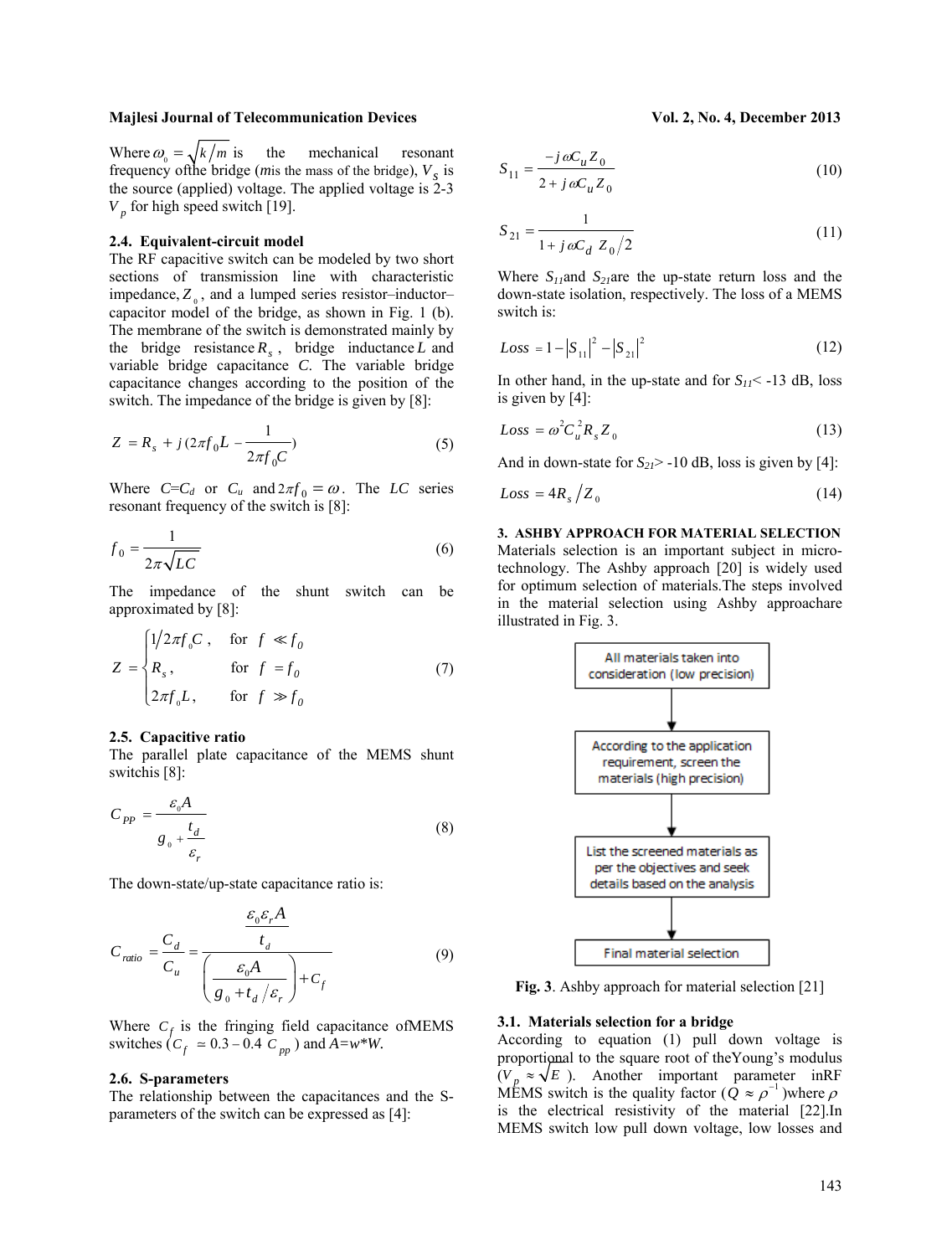high quality factor are needed. The following index materialis defined:

$$
IM1 = 1/\sqrt{E}\,\rho\tag{15}
$$

The material withhigh*IM1* value is suitable for bridge.So the material with low the electrical resistivity and low Young's modulusmust be selected. Fig. 4 is material selection chart with the electrical resistivity plotted against the Young's modulus.



**Fig. 4**.Young's modulus versus electrical resistivity.The lower left corner exhibited materials with low pull down voltage, high speed and high quality factor [23]

According to Fig. 4, silver (Ag), gold (Au) and Aluminum (Al) are the best material for having high speed, low losses and low pull down voltage. Among these materials,Aluminum is the optimal choice. Notice at present polymers is not widely used in MEMS application [23].

# **3.2. Materials selection for a dielectric**

According to equation  $(3)$  and equation  $(9)$ , hold down voltage and capacitive ratio is proportional to relative permittivity  $(\varepsilon)$ . For a low hold down voltage, high down-state capacitance and low up-state capacitance the value of  $\varepsilon_r$  must be large. Also for having minimum losses, loss tangent (tanδ) must be small. The following index materialis defined:

$$
IM 2 = \varepsilon_r / \tan \delta \tag{16}
$$

Fig. 5 is material selection chart with the tanδ plotted against the relative permittivity (material with a  $\varepsilon$ between 3.9 and 25 have been selected). According to Fig. 5, for a low hold down voltage, high down-state capacitance, low up-state capacitance and low loss silicon nitride, Aluminum oxide, Aluminum nitride and hafnium oxide are the best dielectric layers.





**Fig. 5**. Loss tangent versus relative permittivity. The lower right corner exhibited materials withhigh capacitive ratio and low loss

**4. DESCREPTION THE HIGH ISOLATION TWO BEAMS KA-BAND RF MEMS SWITCH** 

The structure of designed double bridge switch over CPW transmission line and equivalent-circuit are shown in Fig. 6. The length of midsection lineis chosen such that the reflection from the first bridge and the reflection from the second membrane cancel at theinput port when the switch is in the up-state.



**Fig. 6**. (a) Top view of designed switch in the up-state [17], (b) equivalent-circuit model [8]

Theswitch is designed on anAluminum CPW line with dimensions  $G/W/G=100/150/100 \mu m$  (50  $\Omega$ ) for low loss and highisolation for Ka-band applications. The switch has 400μm length (*L*), 120 μm width (*w*) and 1μm thickness. The anchors with 1.5μm height (airgap height) are connected to the CPWground planes. The overlapping area between the bridge and the dielectric layer, *A=w\*W*, is 120μm×150μm. Thesilicon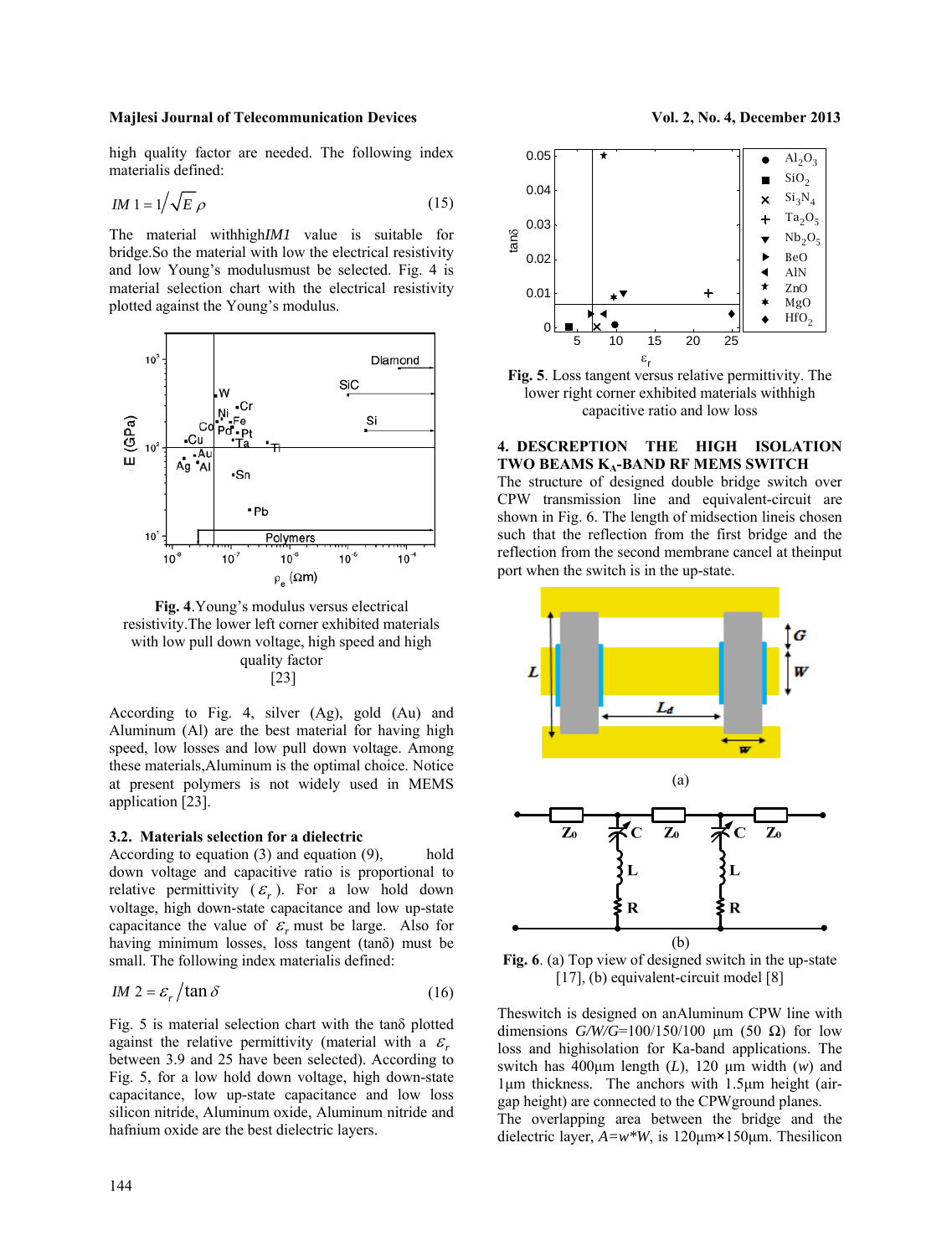nitride dielectric layer has0.1 μm thicknesswith dielectric constant of 7.6. Both bridges have the same dimensions. The separation distance between the two bridges, *Ld*, is 280μm. All the necessary dimensions and material of thisdesign are given in Table 2.

| <b>Parameters</b>                        | Value   |
|------------------------------------------|---------|
| Al Young's modulus (GPa)                 | 70      |
| Al Poisson's ratio                       | 0.33    |
| Dielectric constant of Silicon Nitride   | 7.6     |
| Length of the membrane $(\mu m)$         | 400     |
| Width of the membrane $(\mu m)$          | 120     |
| Thickness of the membrane (um)           |         |
| Dielectric thickness $(\mu m)$           | 0.1     |
| Air-gap height (µm)                      | 1.5     |
| Width of the transmission line $(\mu m)$ | 150     |
| Distance between membranes $(\mu m)$     | 280     |
| Dimension of dielectric (µm)             | 160*130 |

# **5. SIMULATION RESULTS**

The proposed switch is simulated in up and down stateusing HFSS software. The effects of various geometric dimensionalparameters (different membrane width and different dimension of dielectric) and effects of the variousmaterials (different membrane material and different dielectric material) on the switching behavior of proposed designare studied and simulated.The simulated S-parameters of the designed dual beam switch in down-state are shown in Fig. 7 and Fig. 8.





**Fig. 8**. Isolation in down-state

According to Fig. 7 and Fig. 8, return loss is -0.3 dB and isolation is -47 dB in ka-band.The simulated Sparameters in up-stateareshown in Fig. 9.



**Fig. 9**. S-parameters inup-state

The insertion loss of the switch in the up state is -0.15 dB and the return loss is -18 dB. Table 3 shows the results of the RF and DC simulation of the proposed switch and similar switches.

| comparison with similar switches    |                 |            |            |  |
|-------------------------------------|-----------------|------------|------------|--|
| <b>Parameters</b>                   | <b>Proposed</b> | [24]       | [25]       |  |
| S11, Up-state                       | $-18$ dB        | $-12$ dB   | $-18$ dB   |  |
| S21, Up-state                       | $-0.15$ dB      | $-0.22$ dB | $-0.18$ dB |  |
| S11, Down-state                     | $-0.3$ dB       | $-0.5$ dB  | $-0.5$ dB  |  |
| S <sub>21</sub> , Down-state        | $-47$ dB        | $-10$ dB   | $-13$ dB   |  |
| Frequency                           | 27-40 GHz       | 27-40 GHz  | 27-40 GHz  |  |
| Pull down voltage<br>$\sigma = 0$ ) | 5.13 V          | N/A        | N/A        |  |
| Capacitance (Up)                    | $0.137$ pF      | N/A        | N/A        |  |
| Capacitance (Down)                  | 12.11 pF        | N/A        | N/A        |  |

**Table 3.** Results of the designed switch and